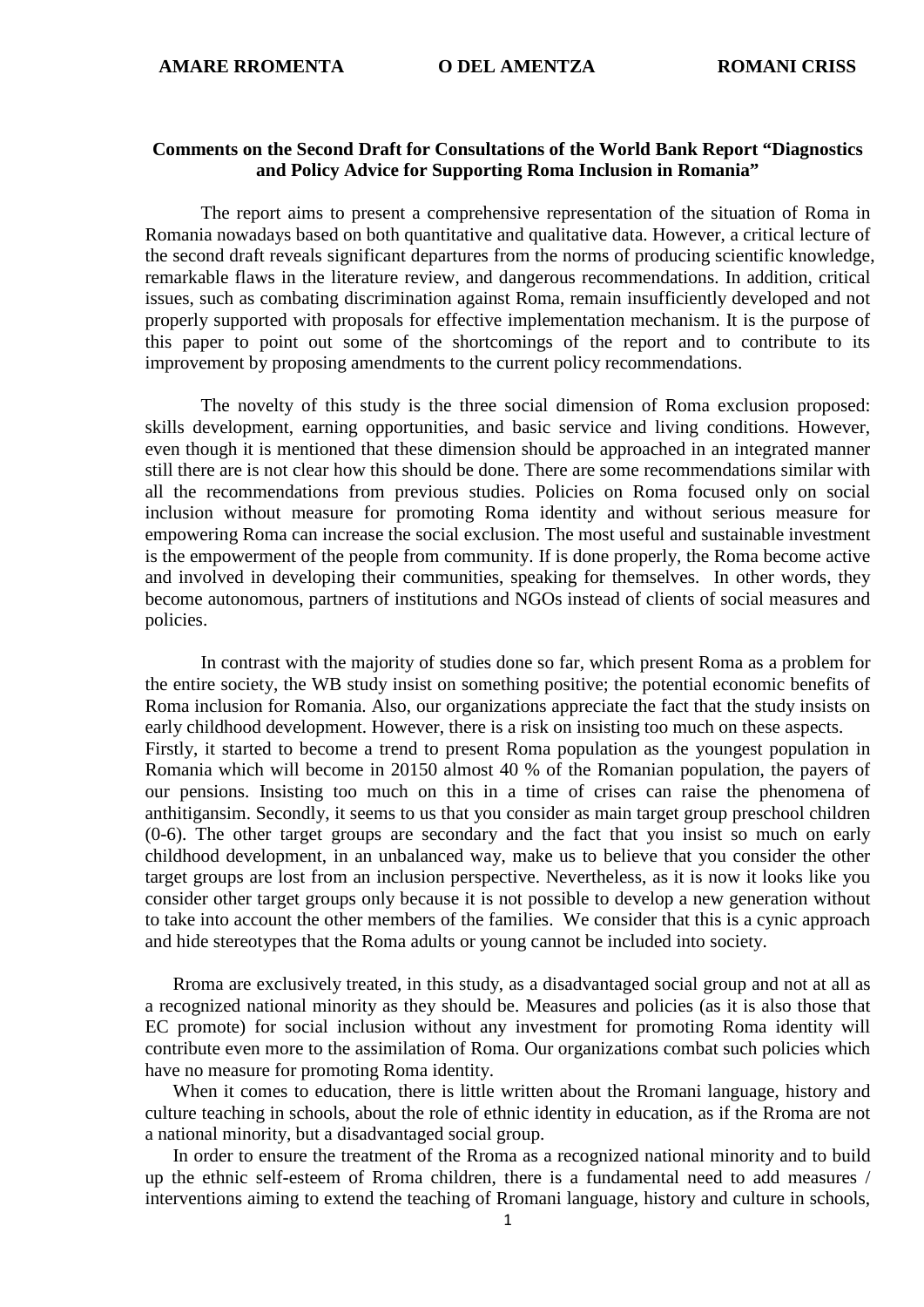to extend / develop the teaching in Rromani language in schools, to develop cultural production in Rromani language and about Rroma (books, magazines, documentaries, movies, cartoons etc.) and to establish public institutions aiming to develop and to promote Rromani ethno-culture.

#### **Shortcomings of the second draft**

• Unsubstantiated claims. The report is replete with claims for which no evidence is provided, or the evidence is presented elusively. To give a random example from the chapter on Education (p. 14): "…the quality of teaching and learning is of even greater concern in areas with significant share of Roma population. School and classroom level segregation have had negative impact on both teaching and learning and recent studies conducted in 2008 and 2010 suggest that segregation affects between 31 and 60 percent of the schools in areas with higher share of Roma population in Romania." There is no reference here to the studies from which percentages have been taken, the ways of coming to these values (i.e. the methodological choices), and the limitation of the data. **As such, refutability of the claims is made impossible and the reader is prevented from consulting the original data sources.** 

The situation above might appear as a negligence of the authors that can be easily addressed by providing quotes and references of the primary sources of data. In other instances, unsubstantiated claims are coupled with logical flaws, seriously altering the approach. For example, there are numerous references to the alleged skill gap between Roma and non-Roma. On page 5, the authors compare the poverty of Roma and non-Roma living in their proximity. After controlling for key variables such as age and education level, they observe that the disparity continues to exist; Roma are more prone than non-Roma neighbors to be exposed to poverty, all others things being equal. How do the authors make sense of the situation? By inferring that "This maybe [sic!] a reflection of a myriad of factors, including lower skills of Roma (not captured by the education level)…" A data-proven economic cleavage between members of different ethnic groups is tentatively explained by a mere speculation, for which no empirical foundation is provided.

What was initially formulated as a mere possibility (pages 5 and 8) becomes later an objective problem, whose existence is not a matter of debate, and to which solutions are to be found. Thus, sectional policies are proposed to address "the intergenerational [?] skill challenge", with the anticipated outcomes of "closing the skill gap on the long run" and "improving skills" and employability." It is of little importance for the current comments whether such a gap exists or not in reality. The point is that **the use of unsubstantiated claims and the logical flaw of passing from possibility to necessity are serious challenges to the scientific nature of the report, affecting its credibility and increasing the likelihood of finding practical solutions to imaginary problems, while leaving aside the serious deterrents to the social inclusion of Roma**.

Particularly significant are situations in which unsubstantiated claims deny the existence of problems affecting Roma. Thus, on p. 18, the authors make the vocal claim that "Whereas in other Eastern European countries Roma children are often disproportionately likely to end up in special school, this is not necessarily the case in Romania, which has one of the lowest shares of Roma children enrolled in special education in the region." This claim is made in spite of the obvious fact that the Romanian educational system, including the special education, does not make public any data on the ethnic belonging of the students enrolled and their distribution. The authors seem to be in possession of, but unwilling to share with the readership, ethnic disaggregated data on the enrollment in special education school in Romania and the countries in the region. These data contradict anecdotal evidence suggesting that teachers in both mainstream (Agency Împreună 2010:93) and special education schools (ISE 2009:197) see many Roma students unfit to follow mainstream educational institutions because of their alleged limited stock of knowledge as compared to non-Roma peers; difficulties in reasoning, and expression; and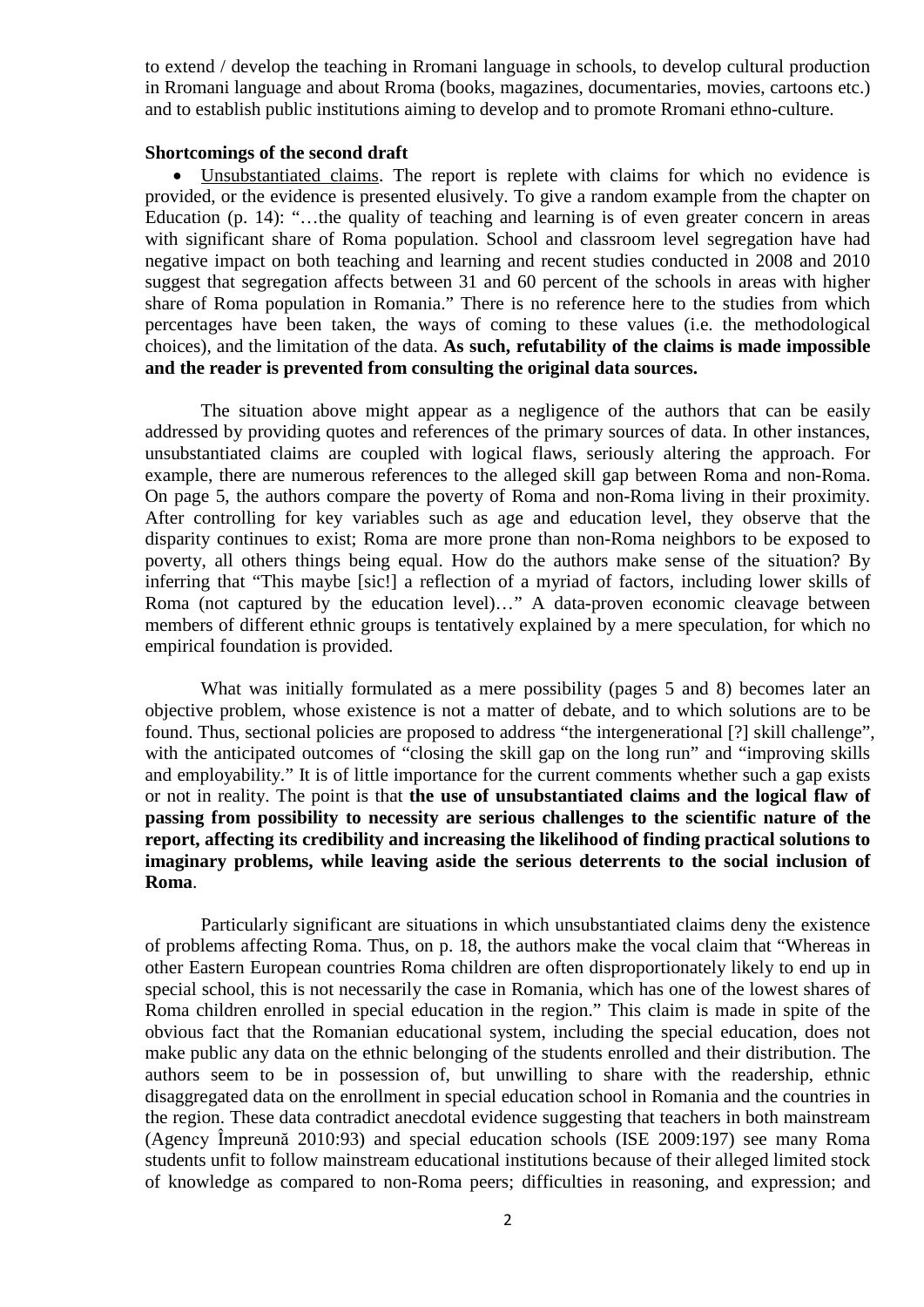## behavior. **The refusal to present data on controversial topics such as the placement of Roma children in special schools violates the ethics of scientific research and has the potential of hindering adequate intervention measures from policy-makers.**

Also, it is mentioned that "9 out of 10 Roma live in severe material deprivation". There is not source for this data and it is obvious exaggerated.

There are used some case studies from America. It is very unlikely something that functioned in some context to work in other context. It was more relevant to use some best practice where Roma people were the beneficiaries.

### 2.2 Legal, Institutional and Policy Context for Roma Education in Romania

The assertion "education in Romani language is still absent" is not true, there are a number of schools in which the teaching language is Rromani, so the Ministry of Education should be consulted in order to add the concrete data on this topic. The Ministry of Education should be also consulted in order to add concrete data on the teaching of Rromani language, history and culture in schools. (Page 17)

The assertion "designated Roma school inspectors responsible for the implementation of intercultural education at the county level" is not true, the school inspectors employed by the County School Inspectorates are not responsible for intercultural education, they are employed for different tasks such as the schooling of Rroma children, education for minorities, projects and programs etc., so the County School Inspectorates should be consulted in order to make available the job description for these inspectors. (Page 18)

The Order no. 1529 from 2007 July  $18<sup>th</sup>$  regarding the development of diversity in the national curriculum is not mentioned in this chapter, so it should be mentioned. (Page 19)

## 8. INSTITUTIONAL MECHANISMS FOR EFFECTIVE LOCAL SERVICE DELIVERY AND USE OF EU INSTRUMENTS

## 8.2 INSTITUTIONAL MECHANISMS FOR ROMA INCLUSION

The assertion "the National Agency for Roma (NAR) is tasked with promoting social inclusion of the Roma through developing Roma Inclusion Strategies and coordinating their implementation " is not practically true. These tasks suppose huge budgetary and human resources the NAR has not. The National Agency for Roma (NAR) is actually tasked with developing and monitoring policies addressed to Rroma.

• Circularity. What is presented in a chapter as something pertaining to the realm of possibility is presented in a different chapter as unquestionable evidence, the reader being redirected for proof to the former chapter. To come back to the alleged skill gap example, the chapter on education mention it as a potentiality, whereas the chapter on employment provides a tentative classification of skills where differences are to be found (cognitive, socio-emotional, or job-specific; p. 73) and explains that "there are major gaps in skills, arising from the deficiencies in education analyzed in the Education Chapter" (p. 65). Indeed, the chapter on education enumerates pitfalls of the educational system, and it also mentions that skills are not ethnically distributed in a uniform manner. Nonetheless, no proof is given for them and no straightforward connection is drawn between the educational system and the skill level disaggregated on ethnicity. **Circularity is yet another rhetorical means of creating the pretense of scientific reasoning in a report that obstinately refuses scientific ways of producing knowledge.**

• Internal inconsistency. Arguments made in one chapter are later dismissed in the same chapter. For example, on page 5, the authors note that "attitudes" (of Roma towards work) are likely to be linked to poverty. Not only no evidence is provided in support of the claim, but,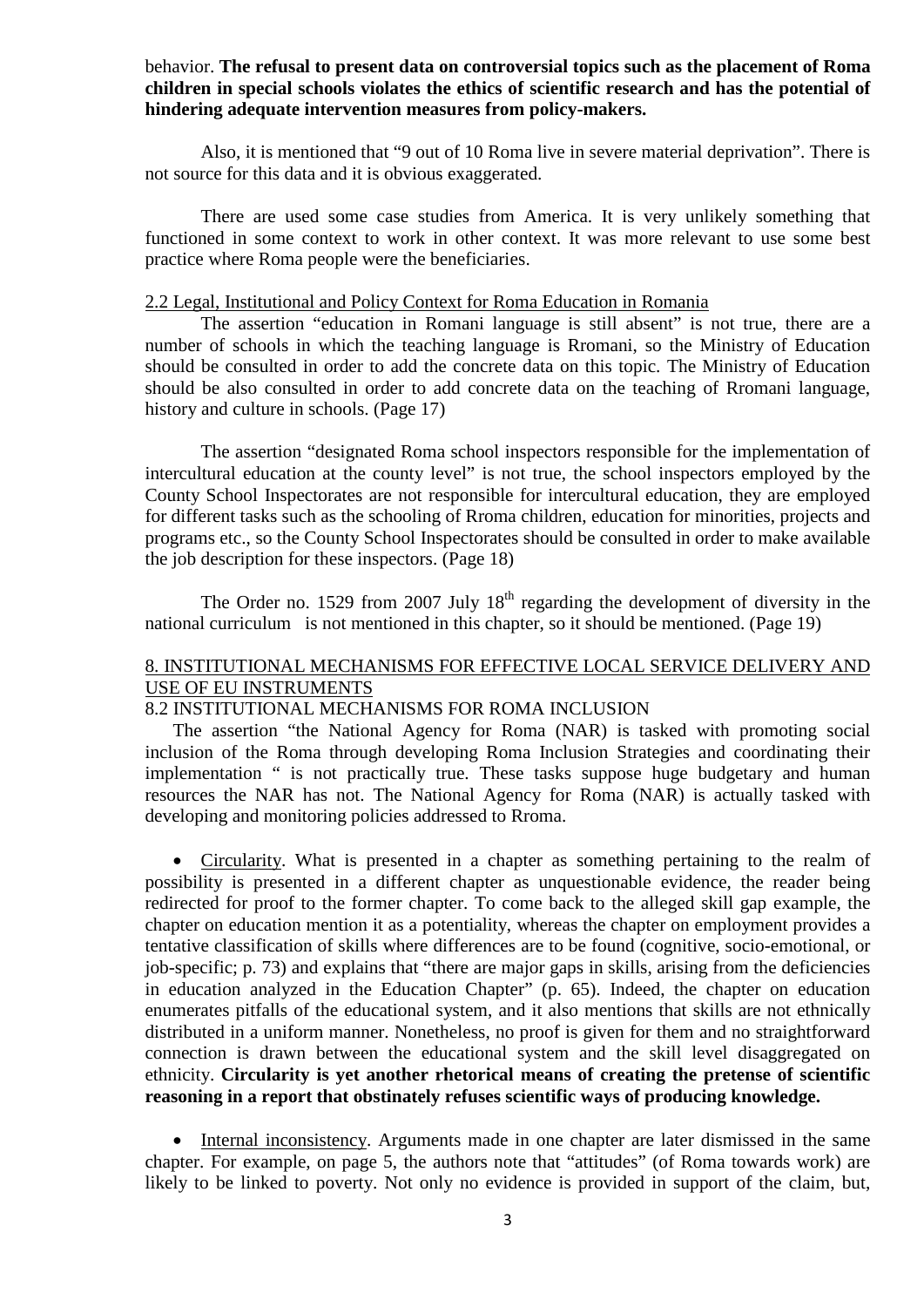three pages later, the authors write that "Simple descriptive indicators on Roma's desire to work suggest that the latter is very similar to the same desire among non-Roma neighbors." **In this case, the internal inconsistency reveals the gratuitous depiction of Roma as unwilling to work, a common stereotype that is taken for granted and is given the appearance of scientific legitimacy, in a rather racist note.**

• Omission of contributions to the scholarship on Roma. On p. 15, the authors correctly mention that "Lower levels of education among Roma do not reflect preferences: generally, Roma parents want to see their children achieve the same levels of education as non-Roma parents." One page after, the report mentions factors likely to explain the ethnic gap in participation to education (of course, without mentioning any sources). However, no explanation is provided with regard to the apparent contradiction between parents' willingness to let children complete mandatory education and the reality of high rates of early school dropout among Roma. The Romani CRISS report mentioned on p. 15 provides an explanation for the cleavage between attitudes and behavior: although parents display positive attitudes towards the educational system and see in education a prerequisite for upward social mobility, they are also aware that many Roma in the community with a level of formal instruction above average were unable to secure jobs, or to obtain jobs matching their level of education. Therefore, school dropout appears a rational-choice decision, cutting an investment that is seriously affecting the family budget with slim chances of paying back in the future. The explanation is missing, similar to many other contributions of Romani CRISS. For example, the chapter on Health fails to mention any of the following reports directly related to the health condition and access to health care services among Roma in Romania:

- o Romani CRISS. 2009. "Sănătate și comunitatea romă. Analiză a situației din România." Madrid: Fundacion Secretariado Gitano [but makes reference to the international report presenting comparative data employing partially data collected in Romania]
- o Romani CRISS. 2012. "Roma Health. The perspective of actors involved in the healthcare system – doctors, mediators, patients." Bucharest: Romani CRISS
- o Romani CRISS. 2013. "Roma Health Mediation in Romania." Copenhagen: World Health Organization – Regional Office for Europe.
- o Romani CRISS. 2014 [forthcoming]. "Roma Childhood Vaccination in Europe." Stockholm: European Center for Disease Control and Prevention

These works, commissioned or funded by important organizations – World Health Organization, Open Society Institute, Fundacion Secretariado Gitano – and relying on quantitative and qualitative research provide data that are missing in the report, including the doctors' and Roma patients' perceived quality of the intercultural communication in medical settings, the social production of ethnic exclusion in the emergency ward, the reconfiguration of the health mediation system following the decentralization, the practical difficulties encountered by the health mediators, and the profile of parents whose children tend not to get properly immunized. **Given that the stock of knowledge on Roma in Romania is limited, the deliberate omission of important contributions in the field leads to a partial and distorted representation of the current situation.**

• One-sidedness. The report has the tendency of taking sides in the controversial topics, presenting some arguments while obscuring the counter-arguments. An illustration is to be found on p. 19, in the presentation of the "Second Chance" program. The authors mention a report contesting the four-year period of ineligibility for enrollment for persons who dropped out of school, and suggest that the requirement be eliminated: "Modifying the eligibility rules for the Second Chance program as to include early school leavers from the moment they are declared in a dropout situation might be a solution to overcome this issue." However, the report fails to mention the rationale of preventing recent drop-outs from enrolling in Second Chance: the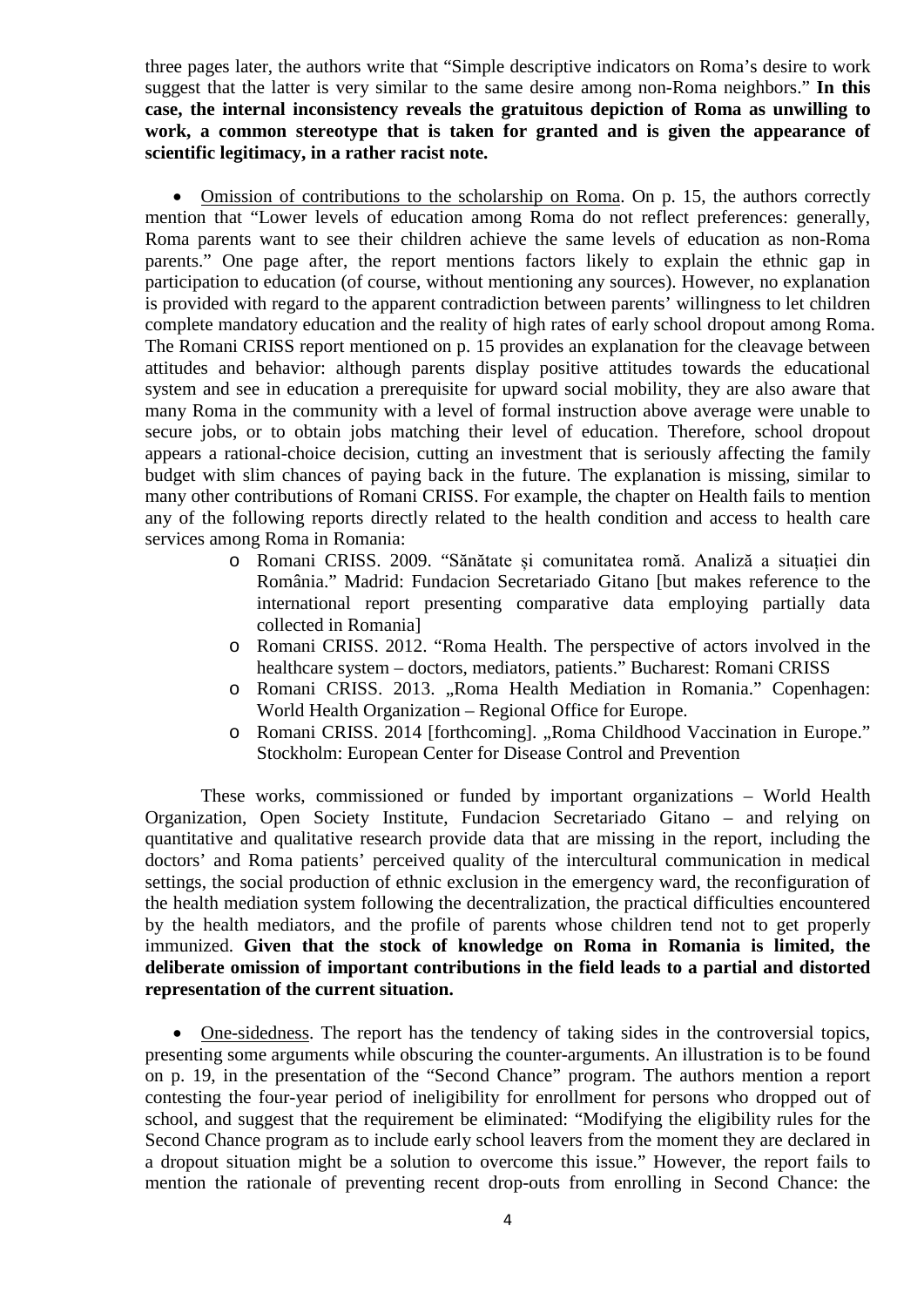legislator aimed to prevent people shortcutting the educational trajectory by leaving mainstream education, with its more rigid requirements and higher standards, for the remedial education, a less strict, considerably more flexible route. The authors also fail to note that removing the ineligibility increases the likelihood of further decreasing the quality of education to which Roma have access. **One-sidedness prevents the correct informing of the readers on important topics, such as the Second Chance remedial education program.**

• Dangerous propositions. The aforementioned recommendation of changing the regulation of the Second Chance is not the only risky change proposed by the report. An even more problematic one is that of creating "girls-only schools" targeting traditional communities in order to increase their participation to education: "Civil society voices have vehiculated [sic!] the idea of establishing girls-only schools targeting this type of communities, but more research is necessary to prove the usefulness of such a measure. Pilot initiatives are an adequate option in this case." It is our strong belief that reliable data and sound arguments rather than 'voices' should inform policy proposals. While the gender gap in school participation has to be recognized as an important problem, the proposed solution opens some dangerous avenues. **The establishment of gender- and ethnic-segregated school institutions contravenes the philosophy governing the Roma civil society's social integration approaches in the past two decades.** It is even more surprising to find such a proposition in a report that acknowledges the connection between segregation and low quality of education, high rates of dropout, and absenteeism.

## 2.1, 2.2 and 2.3

The too much used terms "the prototypical Roma child" or "typical Roma household", "typically born", "typically expect", "typical Roma family", "Roma families typically face" etc. induce prejudice, ethnic stigma and negative stereotypes against Rroma, seen as irremediably damned to poverty and exclusion.

## 2.1.1 Access and Participation

The whole point "Various social norms influence participation in education, such as the prescription to marry young and to protect the virginity of girls, leading to early school leaving" is not true or at least controversial, so there is an absolute need for an anthropological consultation specialized in Rromani traditional culture in order to deeper analyze this point. As it is now it is superficial and dangerous. Just to give three examples: 1. the protection of girls' virginity is not a cause for the early school leaving, the situation is far more complex: there is deep need for an intercultural dialogue and an exchange of values and cultural patterns between the family education and the school education in order to create a harmonious educational environment for children; 2. the assertion "children are seen as productive resources" in traditional families from rural areas is equally false and dangerous, actually we should take into consideration the definition of a child and its age limits in traditional cultures and also the roles of different family members in traditional cultures; the assertion that traditional family from rural areas "encourage early marriages and pregnancies as a result of a strategic rational choice to strengthen the capacity of families to gather resources" is also false and dangerous because early marriage in traditional cultures has other reasons being linked with the way traditional cultures sees the aim in life of a person and has nothing to do with the so-called "strategic rational choice" striving for material / economic success of a family and, of course, early pregnancy comes as a regular result of early marriage and has absolutely nothing to do with this "strategic rational choice". (Page 19-20).

## **Proposed amendments of the policy recommendations**

## 1.2.1 Targeting Sectoral Policies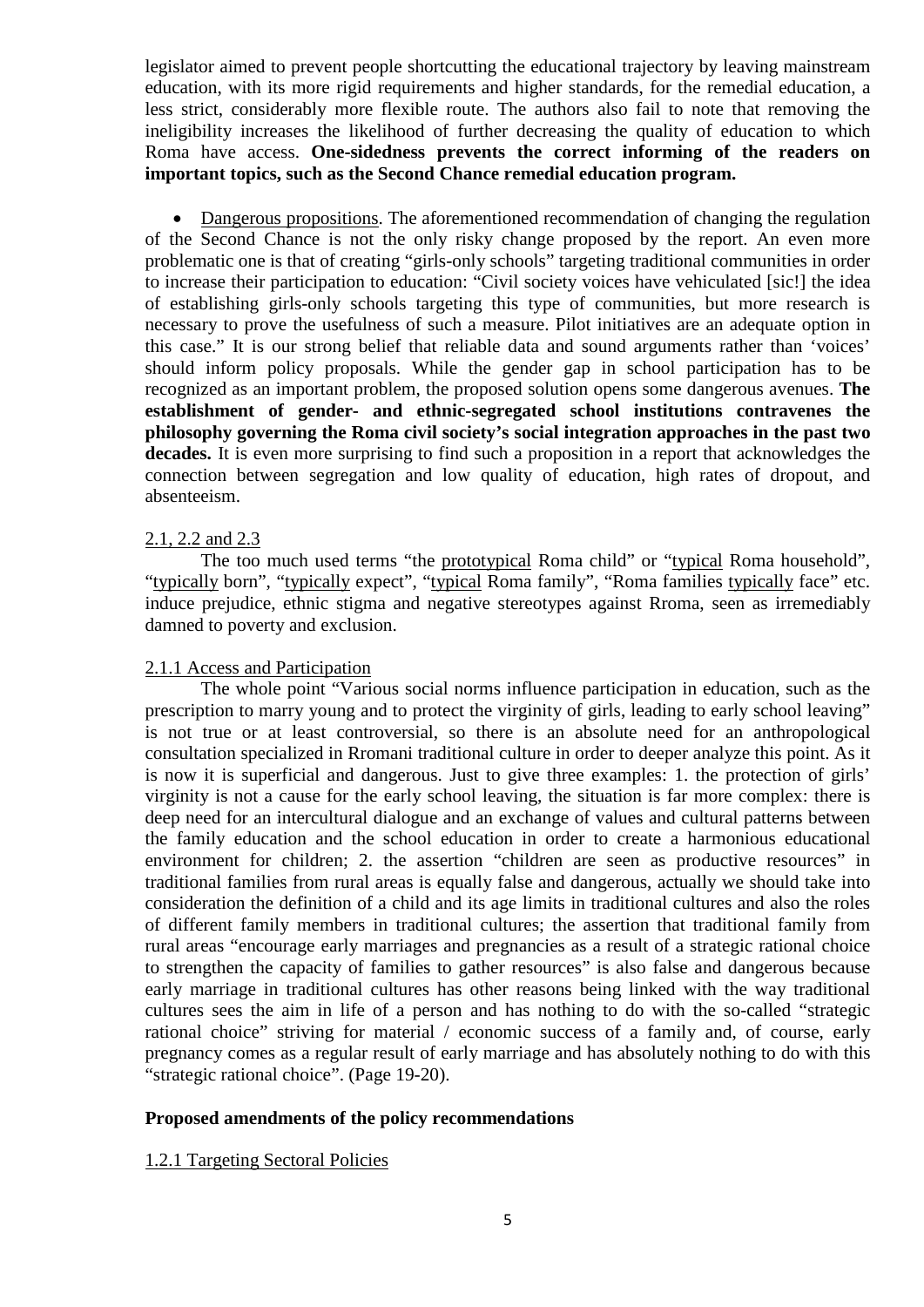To add, among the recommendations at the point "Synergies between education and employment policies can help addressing the intergenerational skills challenge", the following recommendation: "education policies should be focused on making the school relevant from the ethnic point of view, by extending the teaching of Rromani language, history and culture in schools, by developing the teaching in Rromani language, by including disciplines on intercultural education and diversity in school compulsory curriculum, by including the management of diversity and intercultural education in the initial and in service training for teachers". (Page 8)

### 2. EDUCATION

To add the following recommendation: "education policies should be focused on making the culturally school relevant for Rroma, by extending the teaching of Rromani language, history and culture in schools, by developing the teaching in Rromani language, by including disciplines on intercultural education and diversity in school compulsory curriculum, by including the management of diversity and intercultural education in the initial and in service training for teachers". (Page 14)

### 2.1.4 Compulsory Education

To add the following recommendation: "education policies should be focused on making the school relevant from the ethnic point of view, by extending the teaching of Rromani language, history and culture in schools, by developing the teaching in Rromani language, by including disciplines on intercultural education and diversity in school compulsory curriculum, by including the management of diversity and intercultural education in the initial and in service training for teachers". (Page 29)

## 2.3.9 Teacher Training

To add the impact that the preschool teacher's assistant had upon improving Rroma children's participation and performance in preschool education. (Page 34)

## 2.3.11 Lessons Learned

To define the *friendly school* as a school where Rromani language, history and culture is taught, where intercultural education and diversity is among the compulsory or at least optional disciplines and where teachers are trained about the management of diversity and intercultural education". (Page 37)

To add to this "The studies recommend the need to introduce in the school curriculum elements of culture, history and language of Roma" the following: "to increase the number of schools / classes where Rromani is the teaching language, to train and employ Rroma teachers, to initially and in service train teachers on management diversity and intercultural education and to create and develop non-formal and informal education programs addressed to Rroma and non-Rroma children and parents focused on cultural diversity, intercultural dialogue and on building up the individual and ethnic self-esteem." (Page 39)

#### 2.2 RECOMMENDATIONS

## 2.2.1 POLICY GOAL 1: INCREASE EARLY CHILDHOOD EDUCATION IN COMMUNITIES WITH HIGH ROMA POPULATIONS

To add the following POLICY MEASURE: INCREASING RROMANI SPEAKING CHILDREN'S PARTICIPATION TO PRESCHOOL EDUCATION

Kindergartens with teaching in Rromani language with bilingual teaching methodology should be established in Rromani speaking communities in order to facilitate learning for Rromani speaking children, so to increase their participation and to improve their performance in preschool education.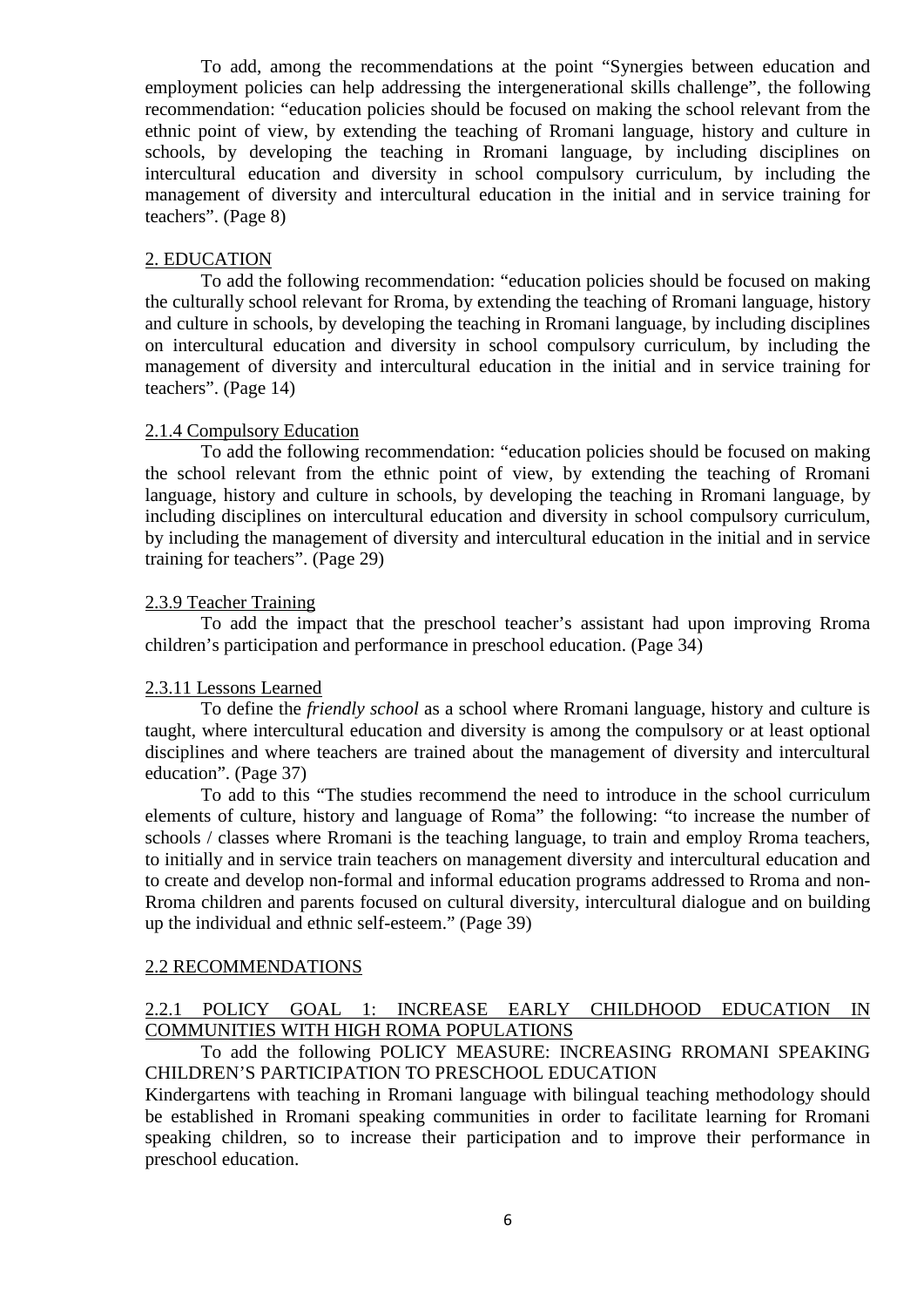In order to ensure the treatment of the Rroma as a recognized national minority and to build up the ethnic self-esteem of Rroma children, there is a fundamental need to add measures / interventions aiming to develop, extend and ensure an intercultural preschool education, among them the intercultural training of teachers, intercultural educational objectives and activities and, when needed, the teaching in Rromani language with bilingual methods in kindergartens, this last measure aiming to teach the Romanian language to the Rroma children who are native speakers of Rromani language.

## 2.2.1 POLICY GOAL 2: PREVENTING SCHOOL DROPOUT RATHER THAN WAITING FOR COMPENSATION MEASURES

To add to the POLICY MEASURE 2B: MAKING SCHOOLS MORE FRIENDLY FOR ALL CHILDREN the following measures:

- Extending the Rromani language, history and culture teaching in schools;
- Increasing the number of schools / classes where Rromani is the teaching language;
- Introduce minorities' history and culture and intercultural education among the disciplines of the school compulsory curriculum;
- Endow the school libraries with books and magazines about Rroma history and culture, cultural diversity and intercultural education;
- Making the voice of Rroma parents heard in the school's decision making process, by including them in the school councils and by consulting them in what concerns optional disciplines, extra-curricular activities and other school issues.

To add to the POLICY MEASURE 2C: DEVELOPING COMPLEMENTARY FORMAL AND NON-FORMAL EDUCATION MEASURES BEYOND SCHOOL HOURS the following idea:

- To focus these extra-curricular activities on individual and ethnic self-esteem building and on intercultural education;
- To develop cultural production in Rromani language and about Rroma (books, magazines, documentaries, movies, cartoons etc.);
- To establish public institutions aiming to develop and to promote Rromani ethno-culture.

To add to the POLICY MEASURE 2E: IMPROVING THE TARGETING OF THE AFFIRMATIVE MEASURES FOR ROMA CHILDREN AND YOUTH TO ENSURE THEIR PROGRESSION TO HIGHER EDUCATIONSL LEVELS the following measure:

- Putting a condition to the candidates for the special seats allocated to Rroma in high-schools and faculties: to pass an exam or to provide a written prove that he or she studied Rromani language at school, or at least his or her parent to declare, in written, that he or she wants his or her child to study Rromani language at school.

## 2.2.2 POLICY GOAL 3: INCREASING THE QUALITY OF EDUCATION IN SCHOOLS WITH A HIGH PERCENTAGE OF ROMA

To add to the POLICY MEASURE 3B: ADAPTING LEARNING FACILITIES (MATERIALS AND CURRICULUM) AND MAKING IT CULTURALY RELEVANT FOR ROMA CHILDREN AND PILOTING SOCIO-EMOTIONAL LEARNING PROGRAMS IN SCHOOLS the following measures:

- Extend the Rromani language, history and culture teaching in schools;
- Increase the number of schools / classes where Rromani is the teaching language;
- Introduce minorities' history and culture and intercultural education among the disciplines of the school compulsory curriculum;
- Endow the school libraries with books and magazines about Rroma history and culture, cultural diversity and intercultural education.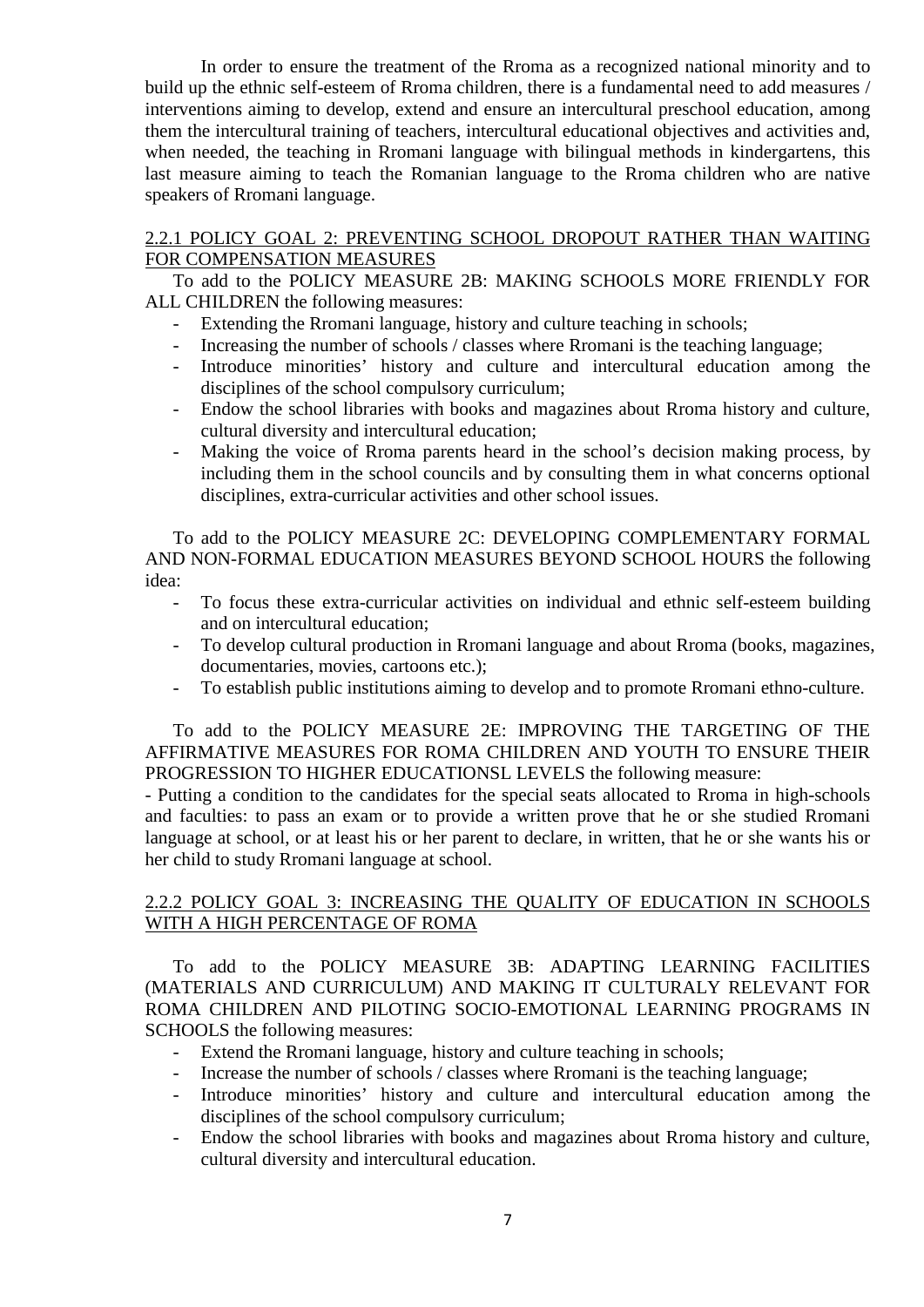To add to the POLICY MEASURE 3C: REVISING THE INITIAL AND CONTINUOUS TRAINING SYSTEM FOR TEACHERS IN THE VIEW OF PROMOTING INCLUSIVE AND INTERACTIVE LEARNING APPROACHES the following measure:

- Introducing specific modules on minorities' history and culture, cultural diversity and intercultural education both in the initial and in service training for teachers.

# 2.2.3 POLICY GOAL 4: PROMOTING INTEGRATED APPROACHES TO INCREASE PARTICIPATION TO EDUCATION AT THE COMMUNITY LEVEL

### To add the following POLICY MEASURE:

- Implementing integrated after school programs with intercultural approach, mentorship, scholarships / incentives and parental education;

- Implementing integrated second chance programs with intercultural approach, mentorship and scholarships / incentives.

## 2.2.4 POLICY GOAL 5: CLOSING THE GENDER GAP BETWEEN ROMA BOYS AND GIRLS IN TERMS OF PARTICIPATION IN EDUCATION

To remove, from the POLICY MEASURE 5A: INCREASING PARTICIPATION OF ROMA GIRLS AT ALL LEVEL OF EDUCATION, the culturally sensitive measure "Implementing reproductive and sexual education in schools".

### 2.2.5 IMPLEMENTATION

Add, to the table, correspondent Entity(ies) best placed to implement the recommendation, Impact, Time frame, Monitoring indicator for the new policy goals and measures proposed.

The chapter on Health acknowledges the importance of mediation for the improvement of the health situation of Roma (p. 179), considers mediators among the entities best placed to implement policies (p. 190), and admits the existence of structural deficiencies negatively impacting the work of the mediators (pp. 179-180). Surprisingly, the policy recommendations fail to address the structural factors hindering the activity of the mediators. In our opinion, **the consolidation of the Roma health mediation program should be a priority policy goal.**

#### Policy measure 1: Improve the work conditions of Roma health mediators

Studies regrettably omitted by the authors of the chapter on health provide a complex representation of the difficulties faced by health mediators. Meager income represents a serious challenge to the functioning of mediation. Health mediators in Romania earn only 133 euros a month, less than incumbents of similar positions in other countries in the region, such as Bulgaria, Macedonia, Serbia, Slovakia, and Ukraine (Schaff 2011). Moreover, although legally entitled to claim reimbursement of the expenses incurred as part of their work, particularly related to transportation, communication, and supplies, more often than not they do not receive any money back allegedly because of budgetary constraints (Romani CRISS 2013; Romani CRISS 2012). To increase the retention of mediators and to ensure them a decent standard of living, **it is necessary to increase the monthly wages by at least 50% and to ensure the provision of adequate material compensation for the costs directly associated to the performance of mediation duties.**

Decentralization created insecurity regarding the long-term prospects of the mediation program. Data collected in 2011 indicate that 70% of the mediators work on contracts for a determined period, whose renewal is contingent upon the continuation of funding from the central budget. Employment security is a prerequisite for the success of a demanding, long-term program such as that of health mediation. **Therefore, legislation should be amended to ensure permanent work contracts to mediators.**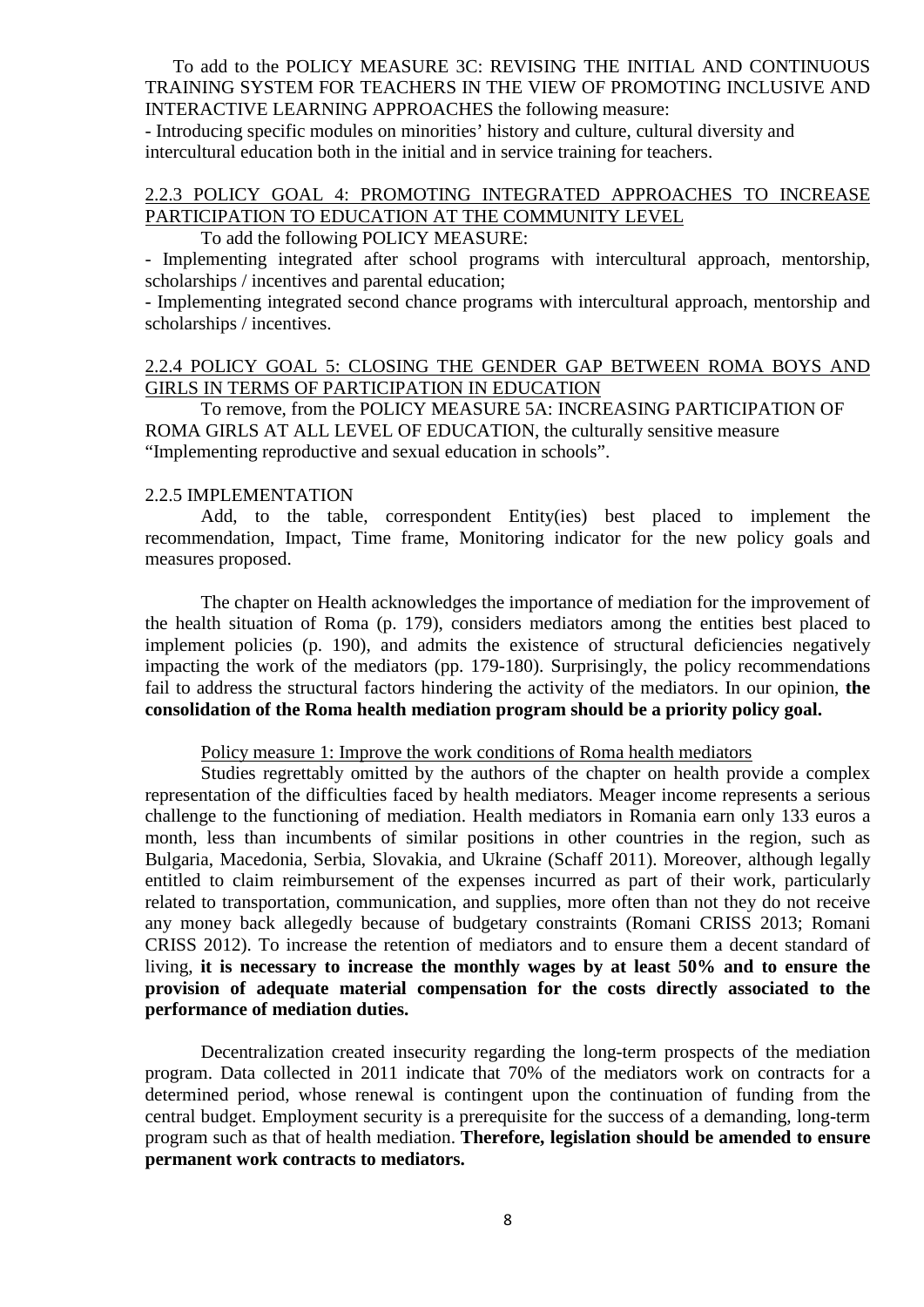Another problem often reported by health mediators is related to the absence or insufficient equipping of work spaces (Romani CRISS 2013:16; Romani CRISS 2012:80). There are numerous cases reported of mediators who do not have a desk or are assigned on a daily basis to work spaces that are temporarily unused by other workers. This practice not only prevents mediators from properly accomplishing their tasks, but also symbolically positions them in a subordinate position, affecting their self-esteem and motivation. **The legislative framework regulating the organization of health mediation should make explicit the minimum standards of work units to be allocated to the mediators.**

### Policy measure 2: Develop the potential of Roma health mediators

Studies monitoring and evaluating the health mediation program throughout the years were consistent in pointing out the limited initial training of the persons appointed as liaisons between the community and the healthcare practitioners. Mediators themselves expressed the need to develop their knowledge and skills in order to increase the quality of the services they deliver. In 2011, mediators were interested in increasing the medical knowledge, particularly with respect to cancer, tuberculosis, reproductive health, neonatal care, family planning and sexually transmitted diseases; developing personal and professional skills – first aid, informatics, communication, and project drafting; and increasing their awareness of anti-discrimination legislation (Romani CRISS 2012:81). **The organization of continuous training sessions every year is essential for increasing the stock of knowledge and developing the skills of mediators and for standardizing mediation practices.** It is also an excellent opportunity to ensure that the priorities set by health authorities are adequately incorporated into the work of the mediators.

**In addition to training sessions, mediators would greatly benefit from the dissemination of training materials**, such as books, reports, leaflets, and posters. Such materials, designed to cover aspects pertaining to health relevant for the Roma communities, will improve their knowledge and will contribute to the transfer of scientifically-sanctioned information to members of the Roma community.

### Policy measure 3: Ensure the continuation of the mediation system

One of the actual risks of the mediation system nowadays is the discontinuation of the service once a mediator quits her position. **It is necessary to ensure that replacement is found in a timely manner so that the community continues to benefit of mediation services**.

#### Policy measure 4: Ensure scaling up of NGO initiatives

Often times, NGO initiatives remain improperly exploited, in the sense that the implementation of certain projects

#### Policy measure 5: Ensure effective challenge discrimination

Discrimination remains one of the main problems Roma face in achieving equality. Despite this, the report fails to conduct a realistic inquiry into the issue and to put forward some proposals for concrete effective measures to curb the phenomenon. The report fails to address the shortcomings of the legal and institutional framework (e.g. the NCCD – National Council for Combating Discrimination) and to review the practical experience in combating discrimination. On a more general note, the report largely fails to address antidiscrimination properly, mainly by failing to identify the key problems (e.g. issues related to the accessibility of antidiscrimination information and remedies for Roma marginalized communities; it does not present the role of the political bias of the NCCD or the role of the poor sanctioning mechanism etc) and by failing to put forward solutions. More concretely, as a mere example, Romani CRISS has set up a network of local monitors for combating discrimination over a decade ago, in 2002. Hundreds of cases have been documented and litigated before national courts, and a score of them are pending before the European Court of Human Rights in Strasbourg. Yet, there is no reference in the